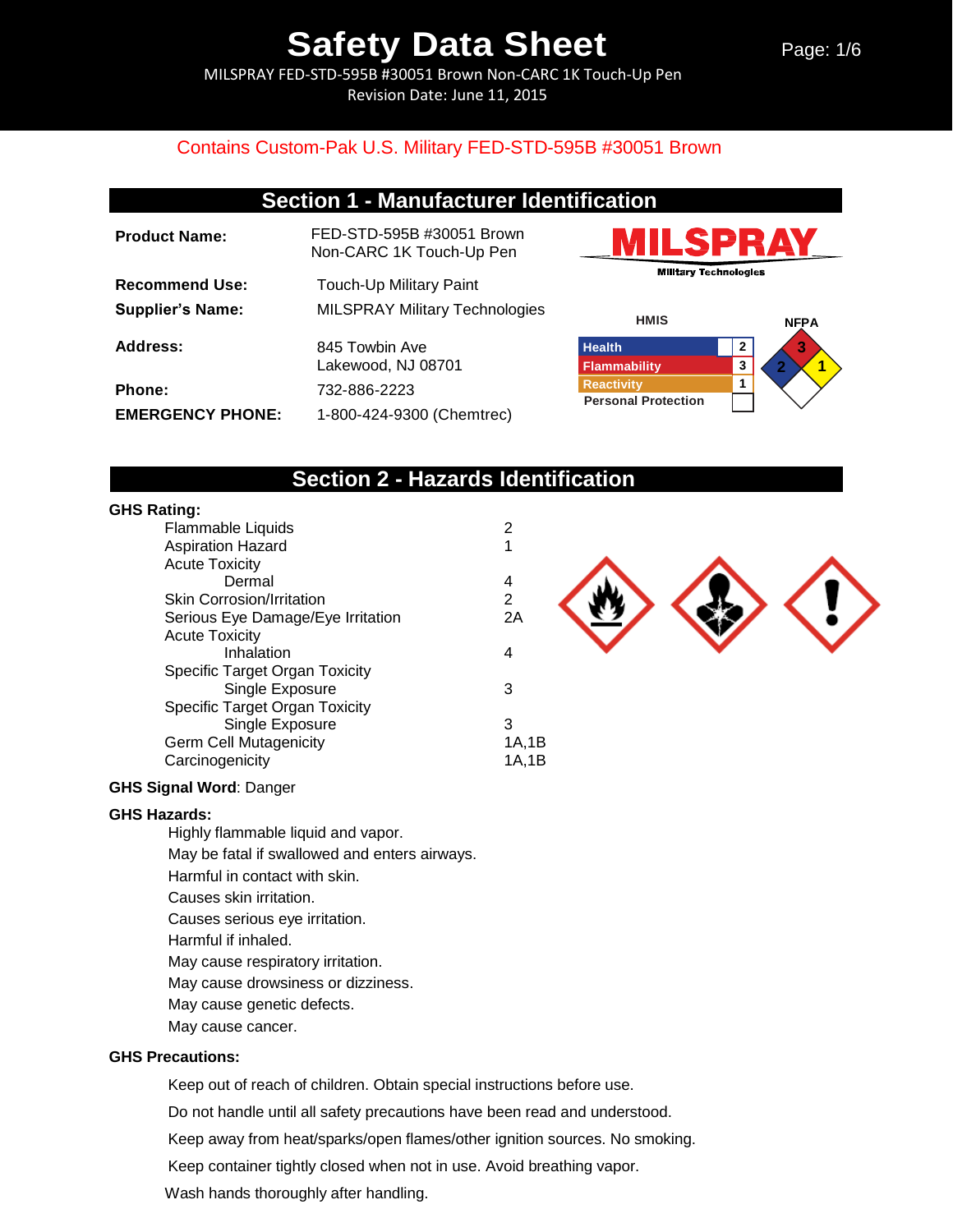MILSPRAY FED-STD-595B #30051 Brown Non-CARC 1K Touch-Up Pen Revision Date: June 11, 2015

Use only outdoors or in a well-ventilated area. Wear eye protection.

IF SWALLOWED: Immediately call a POISON CENTER/doctor.

IF ON SKIN: Wash with plenty of soap and water.

IF ON SKIN: Wash with plenty of soap and water.

IF INHALED: Remove victim to fresh air and keep comfortable for breathing.

IF IN EYES: Rinse cautiously with water for several minutes. Remove contact lenses, if present and easy to do.

Call a POISON CENTER/doctor if you feel unwell. Do NOT induce vomiting.

If eye irritation persists: Get medical advice/attention.

In case of fire: Use alcohol resistant foam, carbon dioxide, or dry chemical extinguishing agent to extinguish

Store in a well-ventilated place. Keep container tightly closed when not in use. Keep cool.

Dispose of contents/container in accordance with local/regional/national regulations.

## **Section 3 - Composition/Information on Ingredients**

| <b>Component</b>                | <b>CAS Number</b> | % by weight |
|---------------------------------|-------------------|-------------|
| <b>XYLENE</b>                   | 1330-20-7         | 26.7        |
| <b>ETHYL ESTER</b>              | 763-69-9          | 20.1        |
| *ETHYLBENZENE                   | $100 - 41 - 4$    | 5.7         |
| <b>PM ACETATE</b>               | 108-65-6          | 4           |
| N-BUTYL ACETATE                 | 123-86-4          | 1.7         |
| ETHYL ACETATE                   | 141-78-6          | 1.7         |
| <i><b>*TITANIUM DIOXIDE</b></i> | 13463-67-7        | 1.2         |
| ALIPHATIC PETROLEUM NAPHTHA     | 64742-48-9        | 0.6         |
| <i><b>*CARBON BLACK</b></i>     | 1333-86-4         | 0.4         |
| (BIN 14) ALIPHATIC HYDROCARBON  | 8052-41-3         | 0.3         |

## **Section 4 - First Aid Measures**

**EYE CONTACT**: If in eyes: Rinse cautiously with water for several minutes. Remove contact lenses, if present and easy to do. Continue rinsing. If eye irritation persists: Get medical advice/attention.

**INHALATION:** If inhaled: Move victim to fresh air and keep comfortable for breathing.

**SKIN CONTACT:** If on skin: Wash with plenty of soap and water. Call a poison center/doctor if you feel unwell. Remove contaminated clothing and wash before reuse.

**INGESTION:** If swallowed: Immediately call a poison center/doctor. Do NOT induce vomiting unless directed to do so by medical personnel.

**MOST IMPORTANT SYMPTOMS AND EFFECTS, BOTH ACUTE AND DELAYED:** See section 11: Toxicological Information and Effects.

## **INDICATION OF ANY IMMEDIATE MEDICAL ATTENTION AND SPECIAL TREATMENT:**

Treat symptomatically.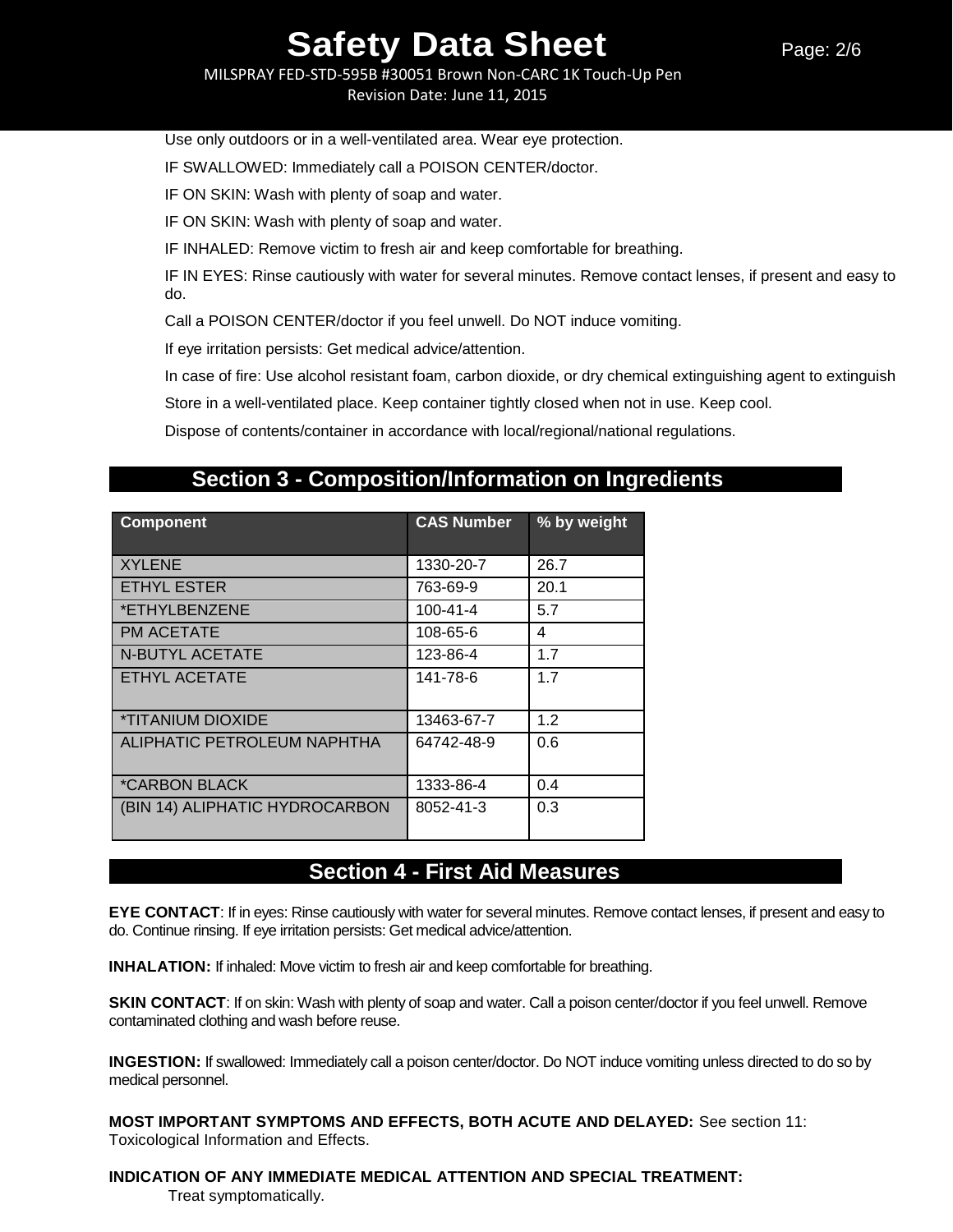MILSPRAY FED-STD-595B #30051 Brown Non-CARC 1K Touch-Up Pen Revision Date: June 11, 2015

## **Section 5 - Fire Fighting Measures**

**SUITABLE EXTINGUISHING MEDIA:** CO2 (Carbon Dioxide), dry chemical, or water fog.

**UNSUITABLE EXTINGUISHING MEDIA:** Water spray may be unsuitable. However, if water is used, fog nozzles are preferable. Water may be used to cool closed containers to prevent pressure build-up.

**SPECIFIC HAZARDS ARISING FROM CHEMICAL:** Closed containers exposed to heat from fire may build pressure and explode. Products of combustion may include but are not limited to: oxides of carbon.

**PRODUCTS OF COMBUSTION:** Not available.

**PRODUCTS OF DECOMPOSITION:** Not available.

**SPECIAL PROTECTIVE EQUIPMENT FOR FIRE**-**FIGHTERS:** Full protective equipment including self-contained breathing apparatus should be used.

### **Section 6 - Accidental Release Measures**

**PERSONAL PRECAUTIONS:** Use personal protection recommended in Section 8.

**ENVIRONMENTAL PRECAUTIONS:** Prevent contamination of soil/ground, waterways, drains, and sewers.

**METHODS OF CONTAINMENT:** Absorb spilled liquid in suitable material.

**METHODS OF CLEAN-UP**: Use spark-proof tools to sweep or scrape up, containerize, and dispose of properly.

## **Section 7 - Handling and Storage**

**HANDLING**: Vapors may ignite explosively. Prevent buildup of vapors. Keep from sparks, heat, flame or other heat sources. Do not smoke. Turn off pilot lights, heaters, electric motors and other sources of ignition during use and until all vapors are gone. Do not puncture or incinerate/burn container. Keep container tightly closed while not in use.

**STORAGE:** Store in dry, well-ventilated area and in accordance with federal, state, and local regulations. Do not expose to heat or store at temperatures above 50 degrees C / 122 degrees F. If storing in cold temperatures, allow product to warm to room temperature before use. Keep container tightly closed and away from heat and sunlight when not in use.

## **Section 8 - Exposure Controls/Personal Protection**

| <b>Component</b>               | <b>ACGIH TLV-STEL</b> | <b>ACGIH TLV-TWA</b> | <b>OSHA PEL-TWA</b> |
|--------------------------------|-----------------------|----------------------|---------------------|
| <b>XYLENE</b>                  | 150ppm                | 100ppm               | 100ppm              |
| <b>ETHYL ESTER</b>             | 100ppm                | 50ppm                | N/E                 |
| *ETHYLBENZENE                  | 125ppm                | 100ppm               | 100ppm              |
| PM ACETATE                     | N/E                   | N/E                  | N/E                 |
| N-BUTYL ACETATE                | 200ppm                | 150ppm               | 150ppm              |
| ETHYL ACETATE                  | N/E                   | 400ppm               | 400ppm              |
| *TITANIUM DIOXIDE              | N/E                   | 10mg/m3 ppm          | 15mg/m3 ppm         |
| ALIPHATIC PETROLEUM NAPHTHA    | N/E                   | 100ppm               | 500ppm              |
| *CARBON BLACK                  | N/E                   | 3.5mg/m ppm          | 3.5mg/m ppm         |
| (BIN 14) ALIPHATIC HYDROCARBON | N/E                   | N/E                  | N/E                 |

**ENGINEERING CONTROLS:** Provide adequate ventilation to keep air contamination below OSHA permissible exposure limits and ACGIH TLV exposure levels. Ground containers during fluid transfers.

**EYE PROTECTION**: Wear safety glasses with side shields. Have eye wash facilities immediately available.

**SKIN PROTECTION:** Wear chemical resistant gloves if contact is likely.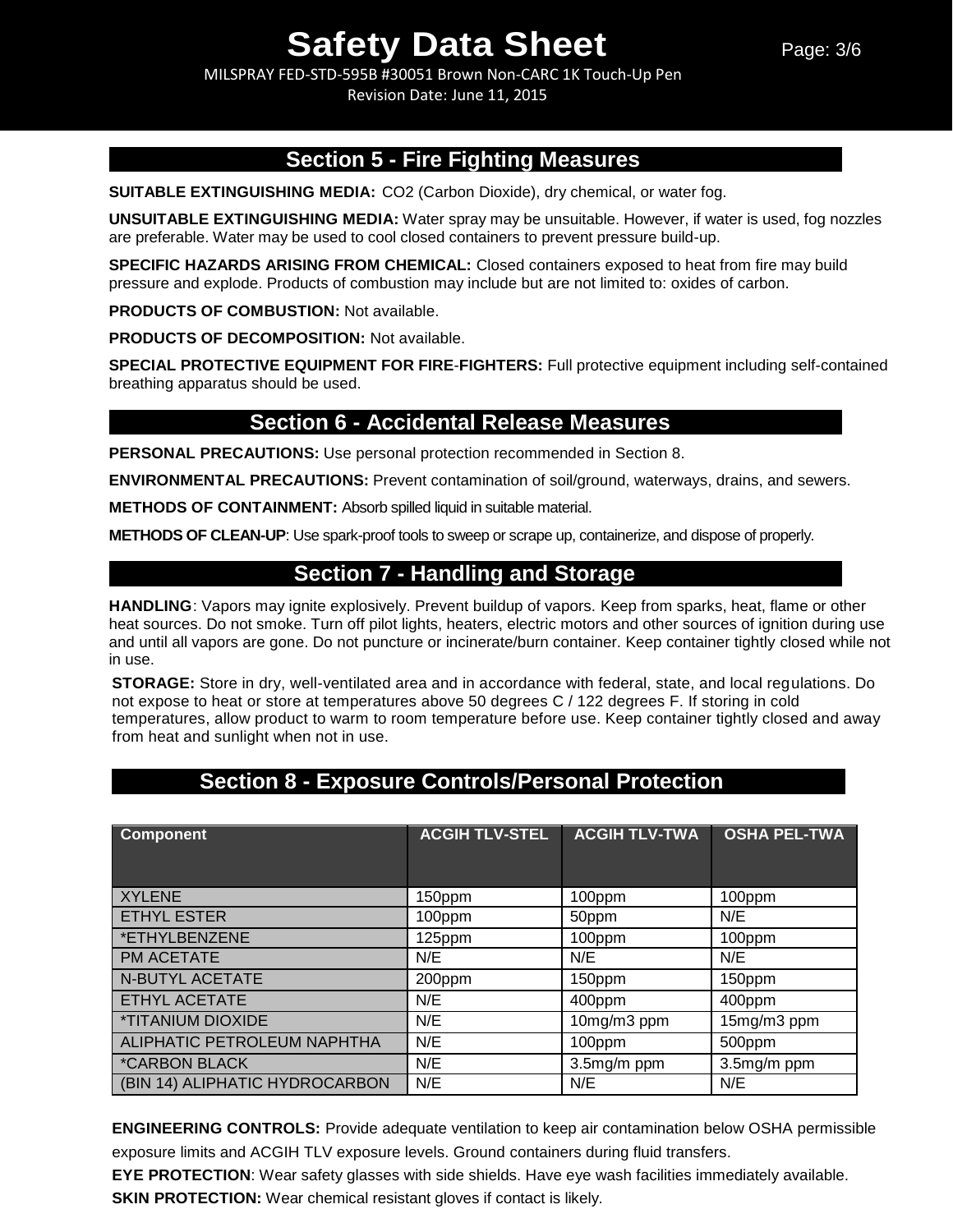MILSPRAY FED-STD-595B #30051 Brown Non-CARC 1K Touch-Up Pen Revision Date: June 11, 2015

**RESPIRATORY PROTECTION**: Use NIOSH-approved air-purifying respirator with organic cartridge or canister if exposure cannot be controlled within applicable limits with ventilation. **HYGIENE:** Not available.

## **Section 9 - Physical and Chemical Properties**

**PHYSICAL STATE:** Liquid **COLOR**: See product label. **ODOR:** Solvent odor. **ODOR THRESHOLD:** Not data available. **pH:** Not data available. **MELTING POINT**: Not available. **BOILING POINT:** 75 - 186 degrees C (167 - 367 degrees F) **FLASH POINT:** >23 degrees C (>73 degrees F), c.c. **EVAPORATION RATE:** Slower than ether. **FLAMMABILITY:** Not available. **UPPER/LOWER EXPLOSIVE LIMITS:** N/A **VAPOR PRESSURE:** Not established. **RELATIVE DENSITY:** 1.021 **SOLUBILITY:** Negligible **VOC PERCENT BY WEIGHT**: 61.02 **HAPS PERCENT BY WEIGHT**: 32.31

## **Section 10 - Stability and Reactivity**

**STABILITY:** Stable under normal conditions.

**CONDITIONS TO AVOID:** Keep away from heat, sparks, and flames.

**INCOMPATIBLE MATERIALS:** Strong oxidizing agents.

**HAZARDOUS DECOMPOSITION PRODUCTS:** by fire - Carbon Dioxide and Carbon Monoxide

**POSSIBILITY OF HAZARDOUS REACTIONS:** Will not occur.

## **Section 11 - Toxicological Information**

**LIKELY ROUTES OF EXPOSURE:** Skin contact, Inhalation, Eye contact, Ingestion **SYMPTOMS OF EXPOSURE:**

**EYE:** Signs/symptoms may include significant redness, swelling, pain, tearing, cloudy appearance of the cornea, and impaired vision.

**SKIN:** Signs/symptoms may include localized redness, itching, drying and cracking of skin.

**INHALATION:** Intentional concentration and inhalation may be harmful or fatal.

**INGESTION:** Signs/symptoms may include abdominal pain, stomach upset, nausea, vomiting and diarrhea.

Intentional concentration and ingestion of large amounts may be harmful or fatal.

**CHRONIC EFFECTS:** Not available

**TARGET ORGANS:** Central nervous system, kidneys, lungs, liver, eyes, skin, brain, respiratory tract, urinary tract,

reproductive system, cardiovascular system

**CANCER INFORMATION:** Not available.

**CARCINOGENICITY:** Not available.

**DEVELOPMENTAL INFORMATION:** Not available.

**MIXTURE TOXICITY:** Not available.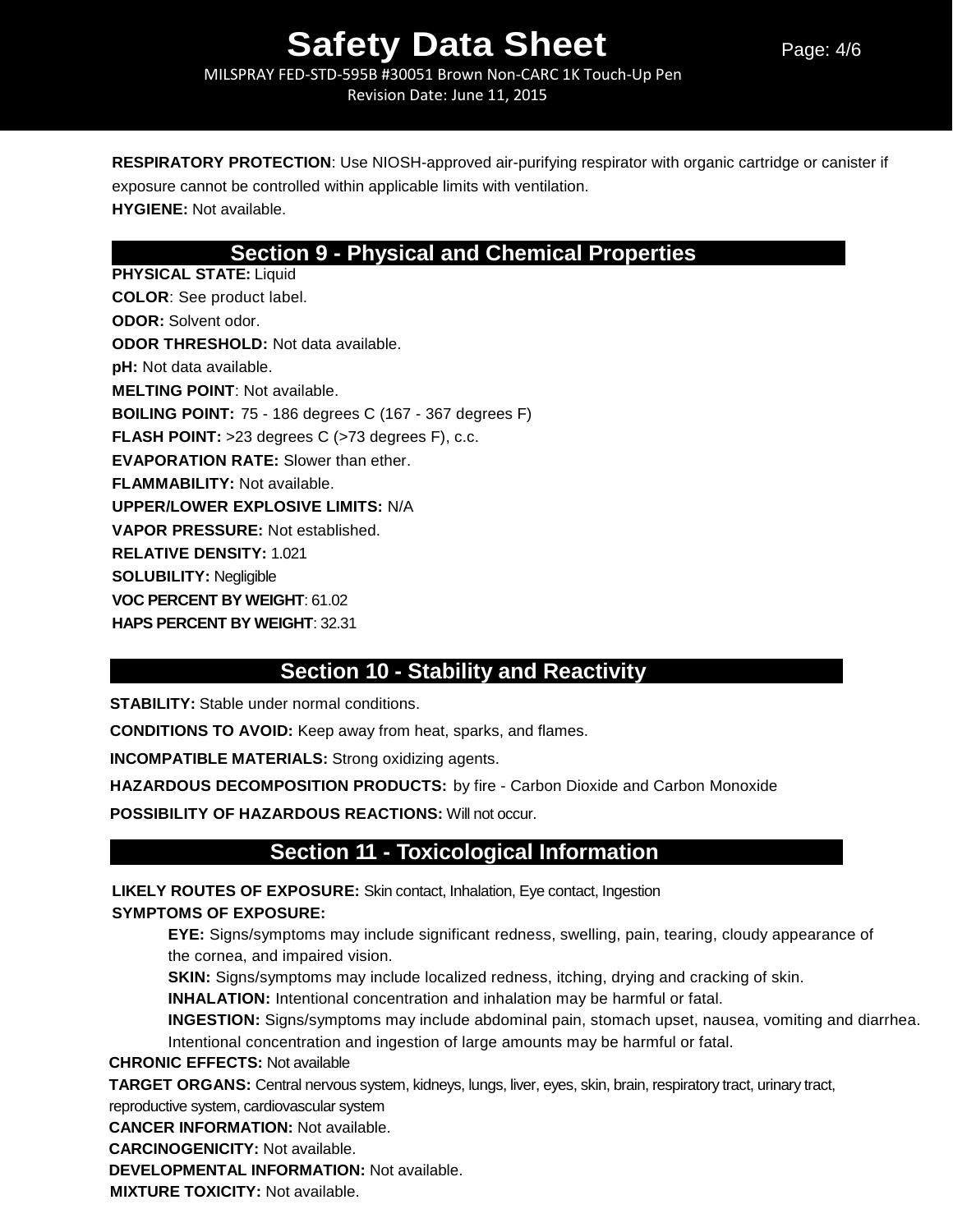MILSPRAY FED-STD-595B #30051 Brown Non-CARC 1K Touch-Up Pen Revision Date: June 11, 2015

### **ACUTE TOXICITY VALUES:**

| <b>Component</b>                             | <b>LD50 Oral</b> | <b>LD50 Dermal</b> |
|----------------------------------------------|------------------|--------------------|
| <b>XYLENE</b>                                | 4300             | 2000               |
| <b>ETHYL ESTER</b>                           | 5000             | 4080               |
| *ETHYLBENZENE                                | 3500             | 5000               |
| <b>PM ACETATE</b>                            | 8535             | 5000               |
| <b>N-BUTYL ACETATE</b>                       | 10768            | 17601              |
| <b>ETHYL ACETATE</b>                         | 5620             | 20 ml/kg           |
| <i><b>*TITANIUM DIOXIDE</b></i>              | N/E              | N/E                |
| <b>ALIPHATIC PETROLEUM</b><br><b>NAPHTHA</b> | N/E              | N/E                |
| <i><b>*CARBON BLACK</b></i>                  | 8000             | N/E                |
| (BIN 14) ALIPHATIC<br><b>HYDROCARBON</b>     | N/E              | N/E                |

## **Section 12 - Ecological Information**

### **ENVIRONMENTAL EFFECTS:** Not available.

## **Section 13 - Disposal Considerations**

Dispose of container and its contents in accordance with federal, state, and local regulations. Do not puncture, incinerate, or place container in trash compactor.

## **Section 14 - Transport Information**

### **GROUND (D.O.T./49 CFR)**

**UN I.D. Number**: UN1263 **Proper Shipping Name**: PAINT **Transport Hazard Class**: 3 **Packing Group**: III **Hazard Label**: Limited Quantity (LTD QTY) label -- see 49 CFR 172.315 Shipping papers format: UN1263, PAINT, 3, III, LTD QTY **SPECIAL NOTE:** If containers have <30ml (1 fl.oz.) flammable liquid, they may be exempt from 49 CFR see 40 CFR 173.4 Small Quantity Exceptions. Note that outer package needs statement "This package conforms to 49 CFR 173.4 for domestic highway or rail transport only."

### **AIR (IATA)**

**UN I.D. Number**: UN1263 **Proper Shipping Name**: PAINT **Transport Hazard Class**: 3 **Packing Group**: III **Hazard Label**: LTD QTY label with "Y", and Flammable Liquid label **Packing Instruction**: Y344 (Note 10L maximum per package!) **Shipping papers format**: UN1263, PAINT, 3, III **SPECIAL NOTE:** If containers have <30ml (1 fl. oz.), they may qualify to be shipped as Excepted Quantity - see IATA 2.6 for details.

### **WATER (IMDG)**

**UN I.D. Number**: UN1263 **Proper Shipping Name**: PAINT **Transport Hazard Class**: 3 **Packing Instructions**: P001, LP01 **Packing Group**: III **Hazard Label**: LTD QTY label, see IMDG 3.4.5.1 EmS: F-E, S-E Stowage and Segregation: Category A